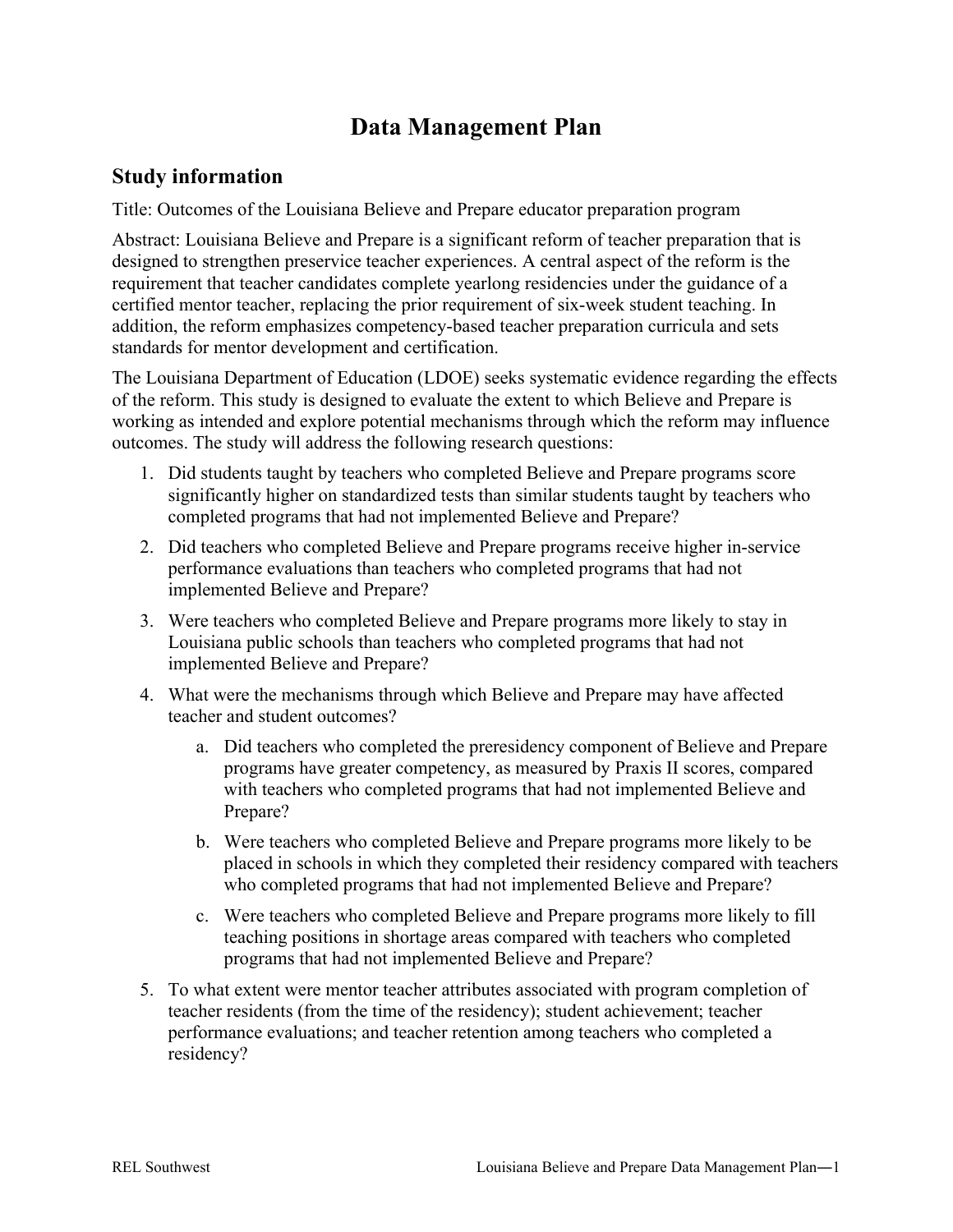Authors: Dan Goldhaber, Zeyu Xu, Kata Mihaly

Principal investigator's contact information:  $d$ goldhaber@air.org

#### **Data sources**

The study will use extant longitudinal administrative data at the teacher and student levels provided by LDOE as well as publicly available data published by the U.S. Department of Education. The following table provides details about each piece of data the study team seeks to obtain.

| Name of data source         | Owner/publisher of<br>the data | Year(s) | Variable(s)                   |
|-----------------------------|--------------------------------|---------|-------------------------------|
| Mentor and resident<br>data | <b>LDOE</b>                    | 2014/15 | Teacher ID (deidentified)     |
|                             |                                | 2015/16 | Educator preparation program  |
|                             |                                | 2016/17 | School of residency           |
|                             |                                | 2017/18 | Residency start and end dates |
|                             |                                | 2018/19 | Endorsement area              |
|                             |                                | 2019/20 |                               |
|                             |                                | 2020/21 |                               |
| Profile of educational      | <b>LDOE</b>                    | 2012/13 | Teacher ID (deidentified)     |
| personnel                   |                                | 2013/14 | Experience                    |
|                             |                                | 2014/15 | School assignment             |
|                             |                                | 2015/16 | Hire date                     |
|                             |                                | 2016/17 | Demographic characteristics   |
|                             |                                | 2017/18 | Endorsement area              |
|                             |                                | 2018/19 |                               |
|                             |                                | 2019/20 |                               |
|                             |                                | 2020/21 |                               |
| Compass information         | <b>LDOE</b>                    | 2012/13 | Teacher ID (deidentified)     |
| system                      |                                | 2013/14 | <b>Evaluation ratings</b>     |
|                             |                                | 2014/15 |                               |
|                             |                                | 2015/16 |                               |
|                             |                                | 2016/17 |                               |
|                             |                                | 2017/18 |                               |
|                             |                                | 2018/19 |                               |
|                             |                                | 2019/20 |                               |
|                             |                                | 2020/21 |                               |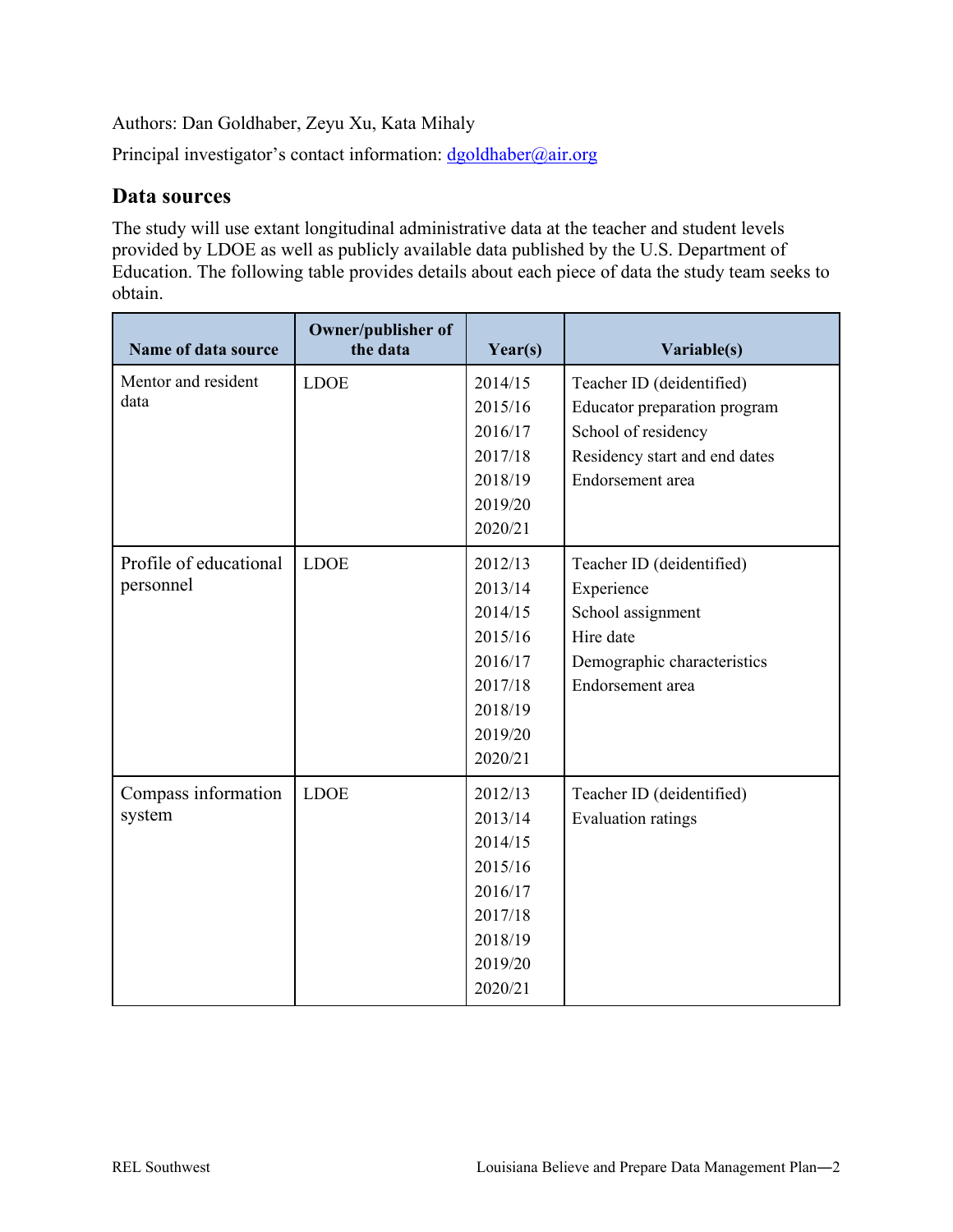| Name of data source                        | <b>Owner/publisher of</b><br>the data | Year(s)                                                                                                    | Variable(s)                                                                                                                                                                  |
|--------------------------------------------|---------------------------------------|------------------------------------------------------------------------------------------------------------|------------------------------------------------------------------------------------------------------------------------------------------------------------------------------|
| Student information<br>system              | <b>LDOE</b>                           | 2011/12<br>2012/13<br>2013/14<br>2014/15<br>2015/16<br>2016/17<br>2017/18<br>2018/19<br>2019/20<br>2020/21 | Student ID (deidentified)<br>Math and English language arts test<br>scores<br>School enrollment<br>Demographic characteristics<br><b>Education</b> need                      |
| Curriculum system                          | <b>LDOE</b>                           | 2012/13<br>2013/14<br>2014/15<br>2015/16<br>2016/17<br>2017/18<br>2018/19<br>2019/20<br>2020/21            | Teacher ID (deidentified)<br>Student ID (deidentified)<br>Courses                                                                                                            |
| Teacher certification<br>management system | <b>LDOE</b>                           | 2012/13<br>2013/14<br>2014/15<br>2015/16<br>2016/17<br>2017/18<br>2018/19<br>2019/20<br>2020/21            | Teacher ID (deidentified)<br>PRAXIS I and II scores<br>Endorsement area<br>Pathway to certification<br>Certificate start and end dates<br>Program recommending certification |
| Teacher shortage<br>areas                  | U.S. Department of<br>Education       | 2012/13<br>2013/14<br>2014/15<br>2015/16<br>2016/17<br>2017/18<br>2018/19<br>2019/20<br>2020/21            | Academic disciplines, grades, and<br>geographic areas where Louisiana<br>reported teacher shortages                                                                          |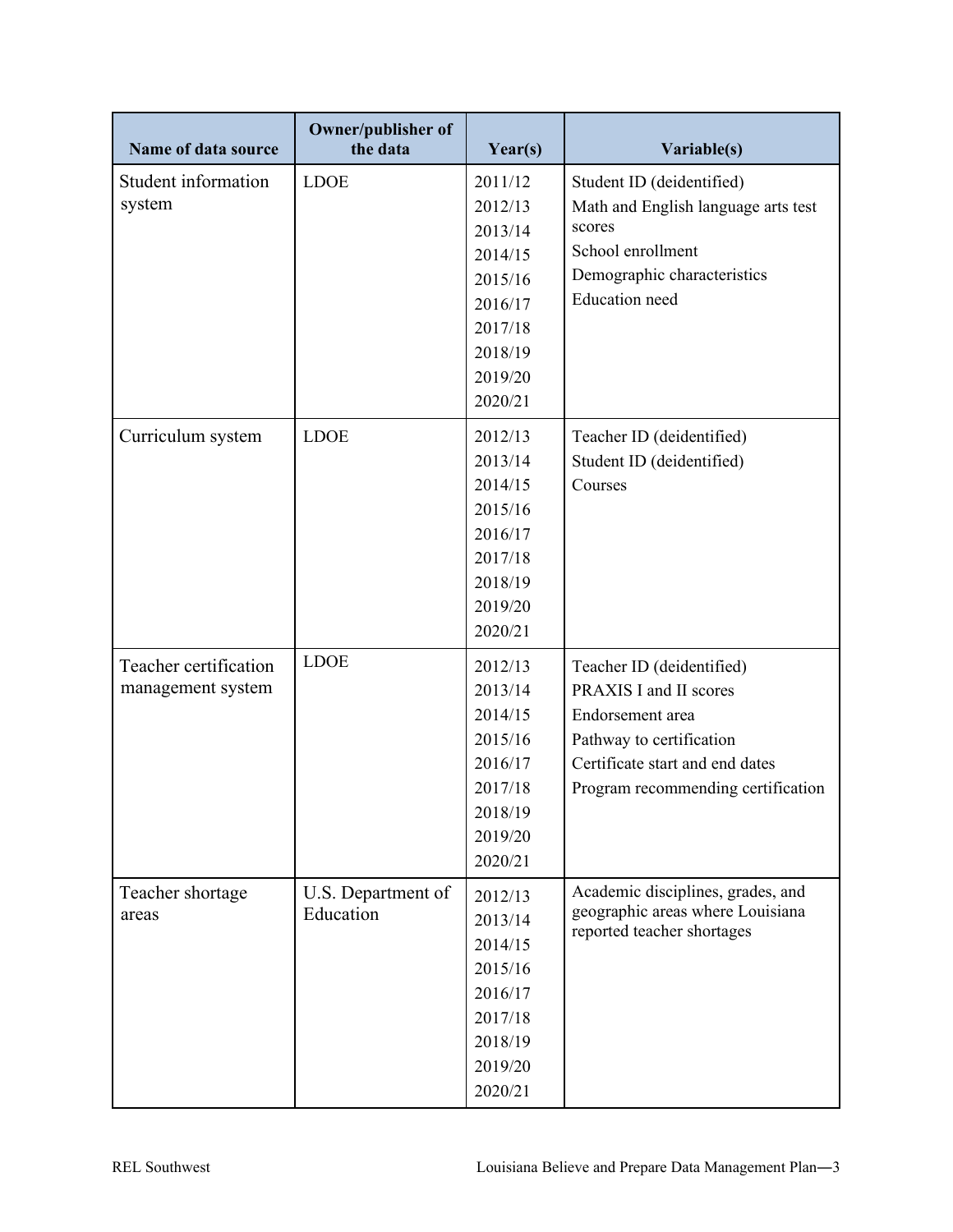## **Data confidentiality**

All teacher and student identifiers will be randomized by LDOE. The data will not include records that allow the researchers to identify individuals directly, such as Social Security numbers, names, dates of birth, or actual student identification numbers. Researchers agree not to attempt to identify individuals, families, or households. Researchers will not disclose data produced in any manner that could identify any individual or school, except as authorized by the Family Educational Rights and Privacy Act, to any entity other than the authorized employees, contractors, and agents of the organization working on the project.

Data will be used only to address the approved research questions for this study and will be destroyed in accordance with the data-sharing agreement. Publications and reports of these data and information related to them, including preliminary project descriptions and draft reports, shall involve only aggregate data and follow Institute of Education Sciences guidance in reporting by suppressing data with cell sizes fewer than four.

### **Data security**

Data transmittal and storage vary by the type of data: teacher level or student level. The teacherlevel data will be securely transferred by LDOE to the American Institutes for Research (AIR) and RAND. The data will be stored and analyzed on a secure workspace. Specifically, the teacher-level data will be electronically transferred to AIR through a secure file transfer protocol (SFTP) server. The data will be stored and analyzed on a secure enterprise file server dedicated to sensitive data. AIR-authorized encryption methods include Pretty Good Privacy (PGP) Whole Disk Encryption and WinZip 128-bit or 256-bit Advanced Encryption Standard (AES) encryption. The physical and logical security controls include Active Directory role-based access control, physical access control using proximity badge access and video surveillance, perimeter security with at least one commercial-grade firewall in addition to an intrusion prevention system, malware protection, and security logging. Data that are no longer needed by the research team will be sanitized in accordance with standards set forth in the National Institute of Standards and Technology SP 800-88.

Similarly, the teacher-level data will be uploaded to RAND through a secure Kiteworks workspace (SFTP) maintained by RAND. The project will establish a workspace for the project with restricted permission and access to the workspace. The Kiteworks provides account maintenance, verification of transfer integrity, and notifications of transfer events to ensure reliable exchange of potentially sensitive data. Data sent to RAND are encrypted during transmission and encrypted at rest while on the Kiteworks, using AES encryption. When files are posted on Kiteworks, members of the research team responsible for maintaining the site will download the data, store the information on the secure project server (described below), and then delete the files from the secure workspace. The project has set up a secure server space with RAND (separate from the Kiteworks workspace) on Teams to hold the teacher-level data. This secure project server space is behind the RAND firewall with file permissions and accessible only by the key project team members when they are connected to the RAND network. Study data will be backed up on the RAND cloud.

The student-level data has restrictions, per the data-sharing agreement, that these files cannot leave the geographic boundaries of the state of Louisiana. As a result, the student-level data will be stored on a Federal Information Processing Standards (FIPS)-compliant encrypted flash drive. The flash drive will be stored at a RAND staff member's home in New Orleans, Louisiana. To